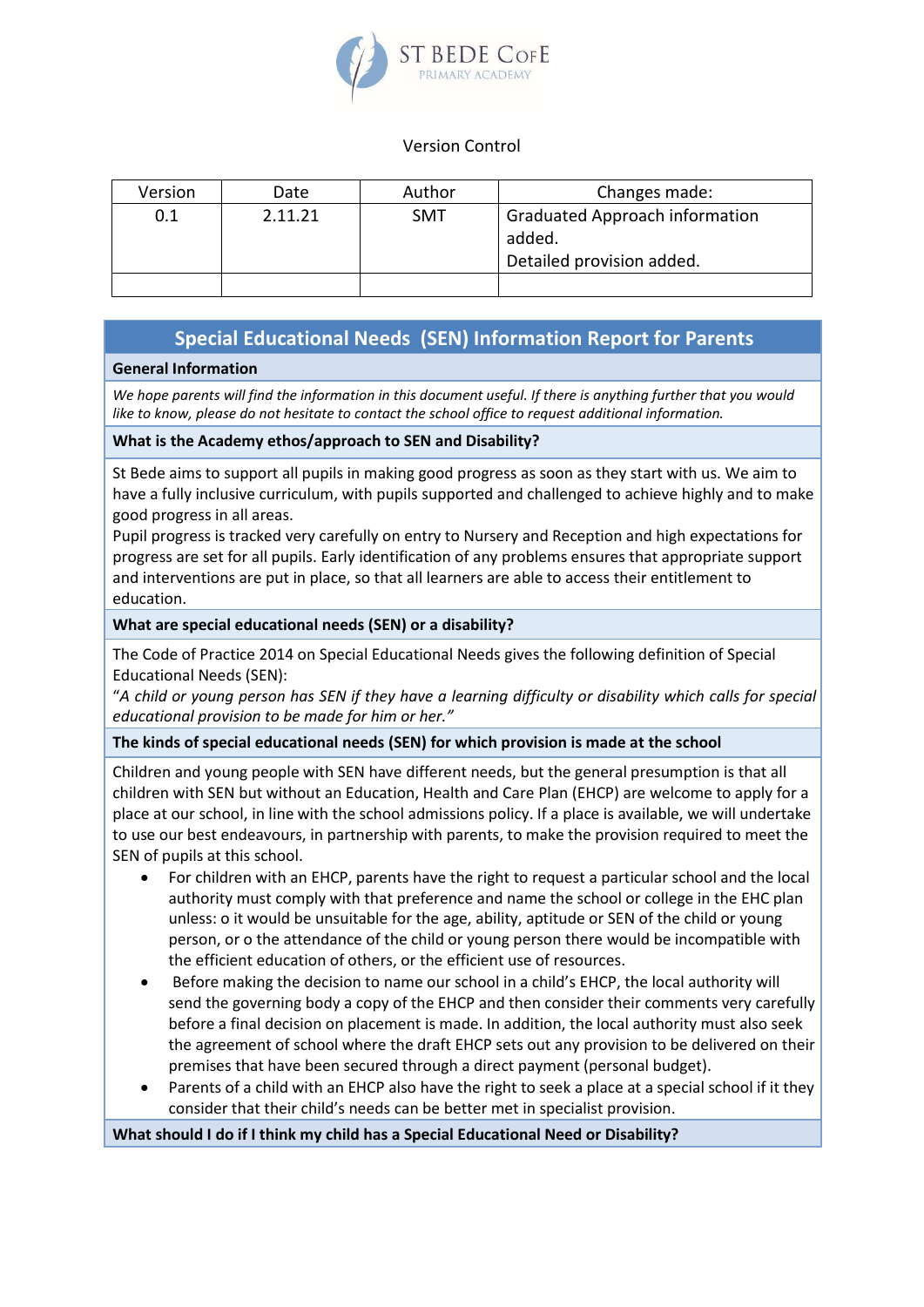

If you have any concerns regarding any aspect of your child's development, please speak initially to your child's class teacher. Further discussions with the SENCO and/or a senior leader may then be arranged, depending on the nature of the concern. If you have a concern related to a medical or health issue you may also wish to speak to your doctor or health visitor. Depending on the nature of a concern, referrals to other agencies may be made to identify the best way forward to support your child. All parents will be listened to. Their views and their aspirations for their child will be central to the assessment and provision that is provided by the school.

# **How will the school support a child with SEND?**

Teachers are responsible and accountable for the progress and development of all the pupils in their class. Quality First Teaching is our first step in responding to pupils who have SEND. This will be differentiated for individual pupils. We will also provide the following interventions:

- Small group phonics (Rapid Phonics/Bug Club)
- Toe by Toe
- $\bullet$  IDL
- SpLD appropriate resources
- Ladywood Outreach Premium Package (bespoke interventions)
- SALT sessions
- Mental Health and Wellbeing Intervention
- Nurture and Friendship groups
- Pastoral Team intervention
- Behaviour Lead intervention

Adaptations to the Curriculum and Learning Environment.

We make the following adaptations to ensure all pupils' needs are met:

- Differentiating our curriculum to ensure all pupils are able to access it, for example, by grouping, 1:1 work, teaching style, content of the lesson, etc.
- Adapting our resources and staffing
- Using recommended aids, such as laptops, coloured overlays, visual timetables, larger font, etc.
- Differentiating our teaching, for example, giving longer processing times, pre-teaching of key vocabulary, reading instructions aloud, etc.
- Fully accessible grounds and classrooms for wheelchair users, including ramps and disabled toilet facilities.
- The school is currently working towards achieving the 'Inclusive Classroom' award

A child will have 1:1 support from a Special Needs Assistant (SNA) when they have been allocated specified hours in an Education, Health and Care Plan (EHCP). SNAs also support children with SEND who are undergoing assessment for an EHCP or who have additional learning, language, behaviour or emotional needs as part of the graduated approach. SNAs will work within their classroom as much as possible and support their child to access the adapted curriculum alongside their peers. They will also deliver bespoke interventions as set out in the child's Provision Map.

Action relating to SEN support will follow an assess, plan, do and review model:

1. **Assess**: Data on the pupil held by the school will be collated by the class/subject teacher/SENCo in order to make an accurate assessment of the pupil's needs. Parents will always be invited to this early discussion to support the identification of action to improve outcomes.

2. **Plan**: If review of the action taken indicates that "additional to and different from" support will be required, then the views of all involved including the parents and the pupil will be obtained and appropriate evidence-based interventions identified, recorded and implemented by the class/subject teacher with advice from the SENCo.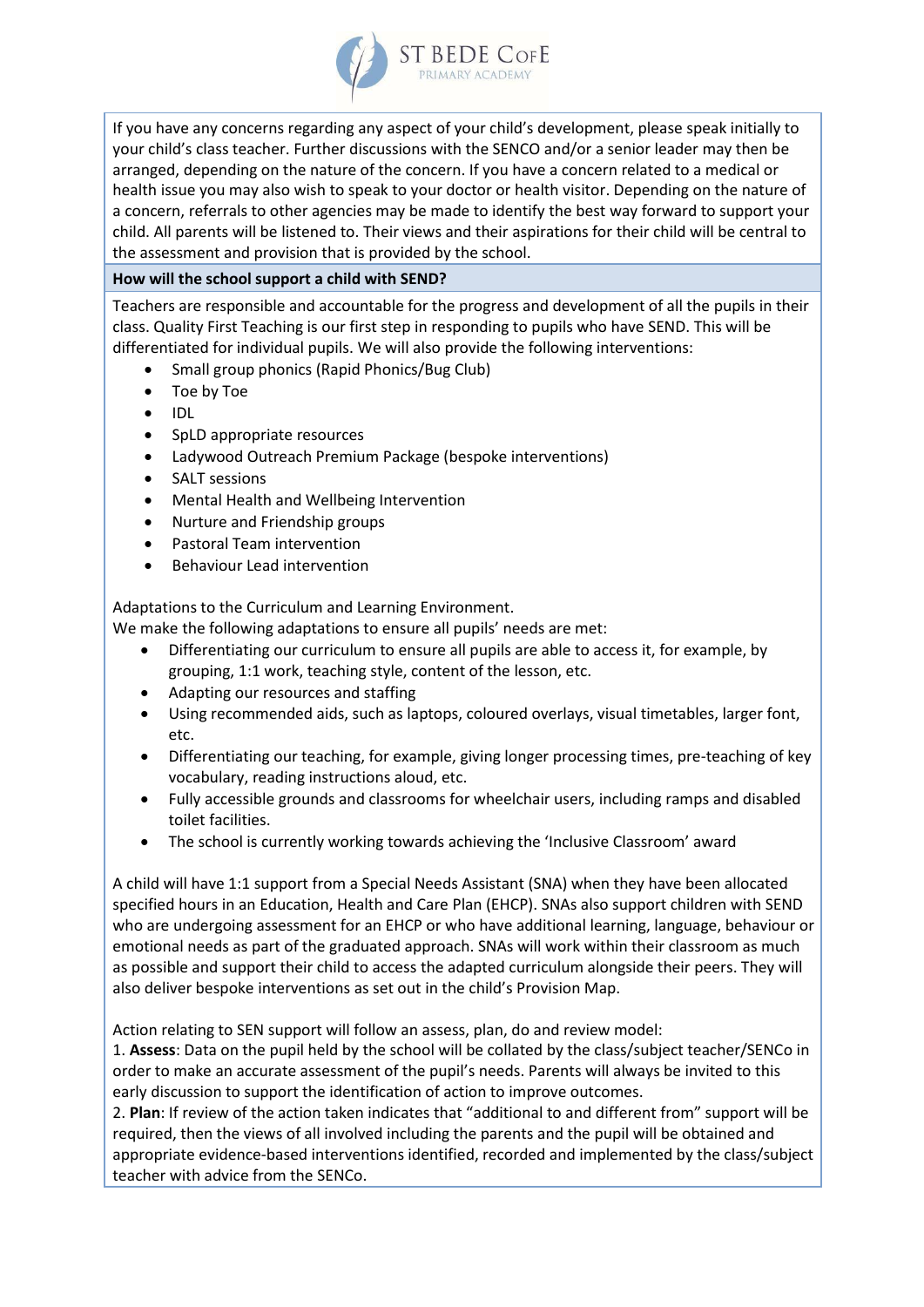

3. **Do**: SEN support will be recorded on a plan that will identify a clear set of expected outcomes, which will include stretching and relevant academic and developmental targets (this may including for young people, targets around preparing for adulthood) that take 5 into account parents' aspirations for their child. Parents and the pupil will also be consulted on the action they can take to support attainment of the desired outcomes. This will be recorded and a date made for reviewing attainment.

4. **Review**: Progress towards these outcomes will be tracked and reviewed termly with the parents and the pupil.

#### **How will I know how my child is doing in school?**

Parents are kept well-informed about their child's progress. They are invited to attend parents' meetings in the Autumn and Spring terms, where targets are shared and progress is discussed. Parents receive a detailed report on their child's progress and achievement in the summer term and they are able to discuss this further if they wish to do so. Individual Provision Maps are written for children who have special educational needs and these are discussed fully with parents and pupils. Parents may also request information at any time regarding the progress of their child.

Successful applications for additional SEN funding will result in an Education, Health and Care Plan (EHCP) being issued. Children with an EHCP will have an annual Person Centred Review meeting where parents will be involved in planning suitable provision for their child to ensure that measurable outcomes are achieved.

Parents are encouraged to arrange an appointment to discuss their child's progress with the class teacher or the SENCo at any time when they feel concerned or have information they feel they would like to share that could impact on their child's success. Please contact the school office who will arrange this appointment for you. The contact number is 01204 61899.

**What support will there be for my child's overall well-being?** 

St Bede monitors pupils' well-being carefully and plans to support pupils and their families in the best interests of each child. Class teachers have a responsibility to promote positive outcomes for pupils and they are obliged to act on any concerns that they may have regarding the well-being of a pupil. A robust Personal, Social, Health, Relationships and Economic (PHSRE) curriculum is delivered that aims to provide pupils with the knowledge, understanding and skills they need to enhance their emotional and social knowledge and well-being. In addition to the PSHRE curriculum, St Bede has an experienced pastoral team that supports individuals and groups of pupils in a range of ways, including bespoke support packages and the use of interventions with school staff or external agencies e.g. Bloom Wellbeing.

St Bede also arranges workshops for parents to help them to support their child in various ways and these have included E-Safety and phonics, in addition to curriculum areas.

**How will I be involved in discussions about, planning for, and involvement in, my child's education?** 

Parents of children with special educational needs are fully involved in reviewing their progress towards agreed targets and in setting new targets. They are also kept informed about the provision for their child at school and staff provide guidance to parents about strategies that they can implement at home to support their child.

EHCP person centred reviews will involve families in planning appropriate provision and reviewing children's outcomes based on the support that they have received.

**How does the school involve children and young people in their education and in the decision making process?**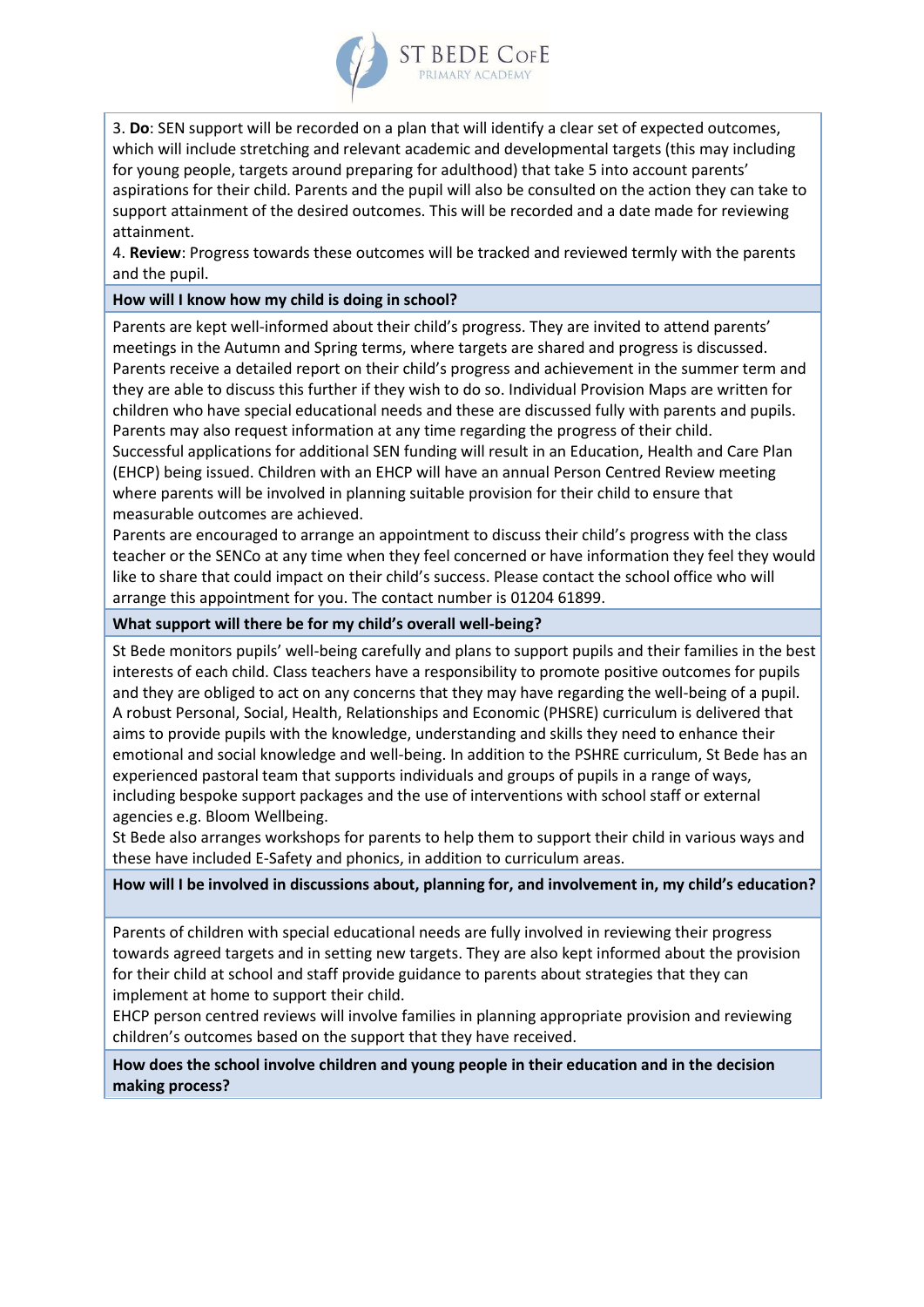

All children are involved in setting their own targets for development, where this is appropriate. Children are involved when Provision Maps are reviewed and their ideas and aims are taken into consideration when any new plans are written. The Academy culture supports pupils in sharing any concerns and in discussing their wishes to support pupils in their development.

The EHCP process will involve children in planning the provision that best suits their needs. Children will be involved in setting and reviewing their own targets and will contribute to Person Centred Reviews, playing a much greater role in shaping the direction of provision where appropriate.

#### **Pupils with medical needs**

Pupils with medical needs will be provided with a detailed Individual Health and Care Plan, compiled in partnership with the school nurse and parents and if appropriate, the pupil themselves. Staff who volunteer to administer and supervise medications, will complete formal training and be verified by the school nurse as being competent.

# **What specialist services are available at the school?**

The agencies and professional services currently accessed by the school are:

- Ladywood Outreach Advisory Service
- Educational Psychology Services
- Speech and Language Therapy Service
- Occupational Therapy
- Health Visitors
- **•** School Nurse
- Paediatric Learning Disability Services
- Bloom Wellbeing Service
- Pupil Referral Unit
- CAMHS

#### **Support services for parents of pupils with SEND**

The following service may be able to offer support and advice for parents:

Bolton Information and Advisory Service (formally Parent Partnership) - 01204 848 722

Ladywood Outreach services - 01204 333400

School Nursing Team - 01204 462468

Social Care – 01204 337729/30 (South), 01942 634625 (West)

Speech and Language Therapy Service - 01204 462670

Occupational Therapist - 01204 463484

Physiotherapist - 01204 463477

Other agencies are also available when referrals are made or further advice is sought.

# **Where can I find information about Local Authority provision for children and young people with SEN?**

The Local Offer is available on Bolton City Council's Website. There is a link to this on the school website.

#### **How should complaints regarding SEND provision be made and how will they be dealt with?**

All complaints are dealt with in line with the Academy's Complaint Procedure which is available on the website or by contacting the school office. Initially, parents are encouraged to raise any concerns with the class teacher to see if their concerns can be addressed. If parents are not satisfied, the complaint should then be referred to the Head of School or the Chair of the Local Governing Body, as outlined in the Complaints Procedure.

**How do I get a copy of the school SEND policy?**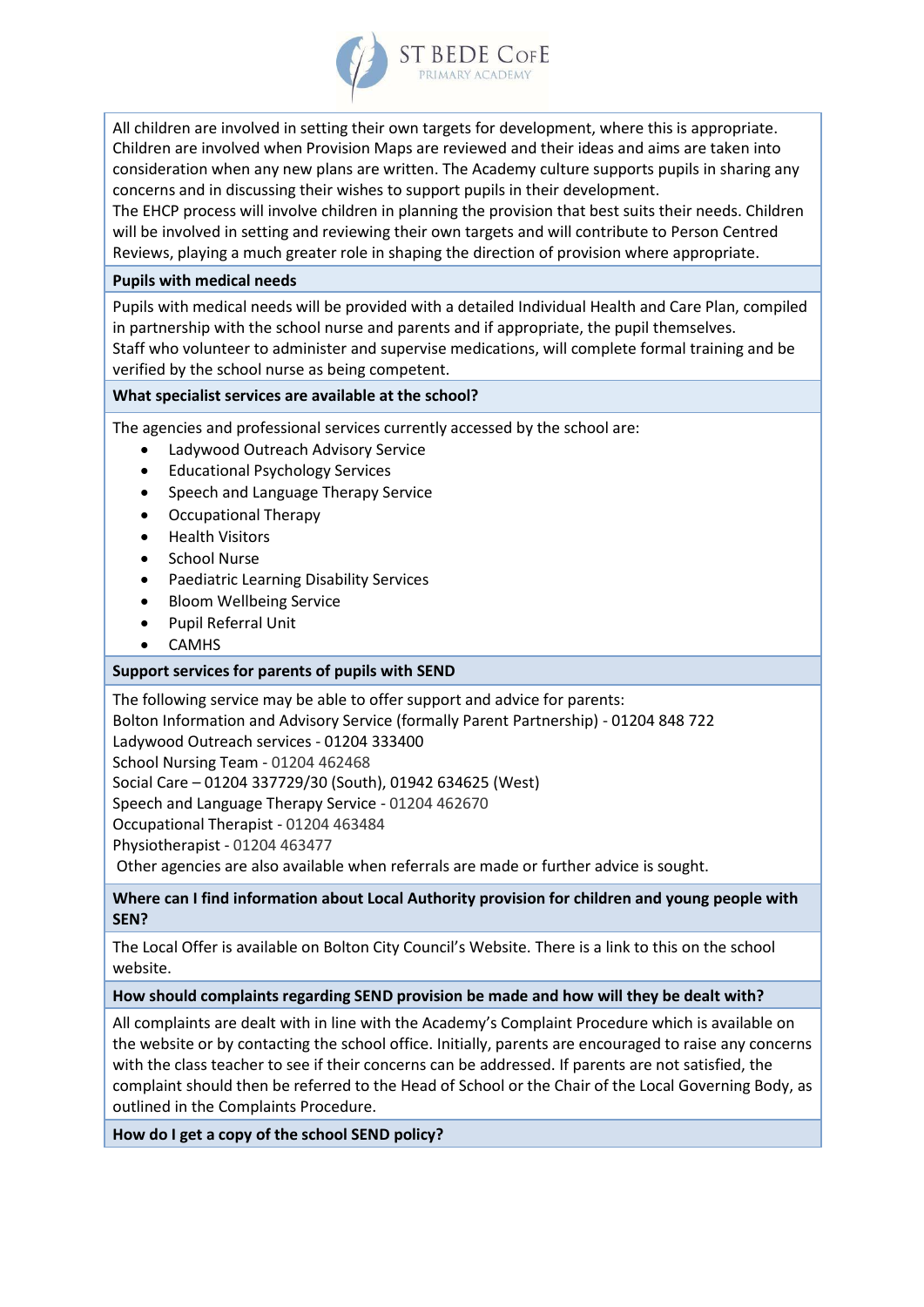

St Bede's SEND policy is available in the Policies section of the website. A copy is also available from the school office on request.

#### **Who do I contact for further information?**

Mrs Cassandra Allen is the SENCO. If you would like to discuss any area of concern with Mrs Allen, please contact the school office to arrange an appointment. SEND Governor – Mrs Nikki Isherwood.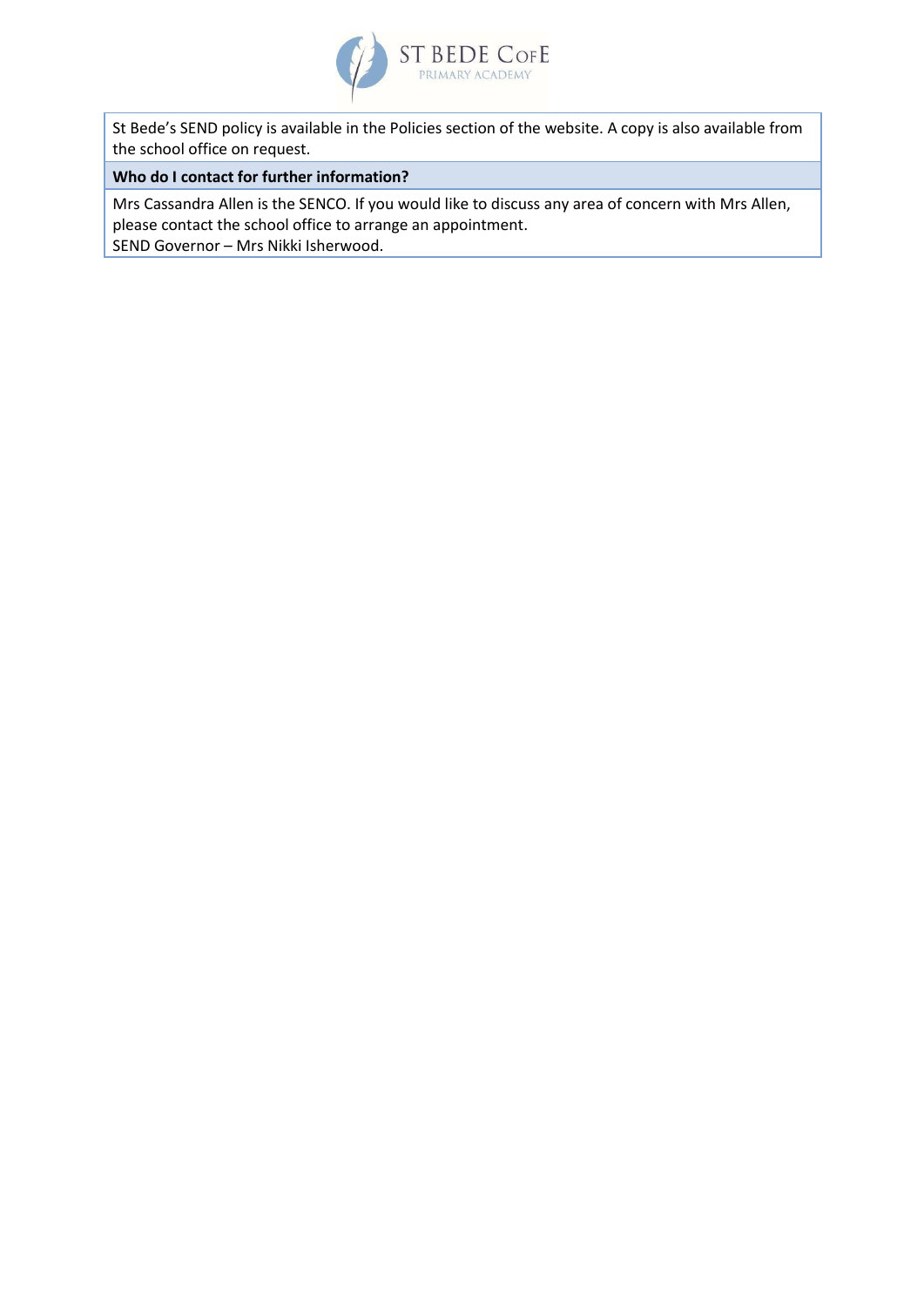

# **Details of Provision on Offer at St Bede to Support Pupils**

| Area                                                                    | <b>Cognition and Learning</b>                                                                                                                                                                                                                                                                                          | <b>Communication and Interaction</b>                                                                                                                                                                                                                                                                                                                                                               | Emotional, Behavioural and<br>Social                                                                                                                                                                                                                                                                                                                                                                                                                                                                                           | Sensory and/or Physical                                                                                                                                                                                                                                                                                                                |
|-------------------------------------------------------------------------|------------------------------------------------------------------------------------------------------------------------------------------------------------------------------------------------------------------------------------------------------------------------------------------------------------------------|----------------------------------------------------------------------------------------------------------------------------------------------------------------------------------------------------------------------------------------------------------------------------------------------------------------------------------------------------------------------------------------------------|--------------------------------------------------------------------------------------------------------------------------------------------------------------------------------------------------------------------------------------------------------------------------------------------------------------------------------------------------------------------------------------------------------------------------------------------------------------------------------------------------------------------------------|----------------------------------------------------------------------------------------------------------------------------------------------------------------------------------------------------------------------------------------------------------------------------------------------------------------------------------------|
| How SEN are identified<br>(Reg 2)                                       | Formative teacher<br>$\bullet$<br>assessment within class<br>Use of summative<br>assessments<br>Monitoring of progress<br>made across a range of<br>subjects<br>Monitoring by<br>specialist SEN teacher<br>Support from external<br>agencies, such as<br>Ladywood and<br><b>Educational Psychology</b><br>Service (EP) | Information from parents<br>$\bullet$<br>Information from class<br>teacher and intervention<br>group leaders<br><b>Information from SEN</b><br>specialist teacher<br>Information from Speech &<br>Language therapists following<br>referrals in or out of school<br>Formative assessment of<br>communication development<br>Ladywood Outreach<br>monitoring and assessment<br><b>EP Assessment</b> | Information from parents<br>$\bullet$<br><b>Feedback from class</b><br>$\bullet$<br>teacher<br>Information from any<br>pastoral interventions and<br>specialist SEN teacher<br>support<br>Monitoring of progress in<br>$\bullet$<br>related areas in EYFS and<br><b>National Curriculum</b><br>Observation in class,<br>$\bullet$<br>playtimes, lunchtimes<br>Behaviour logs, changes in<br>$\bullet$<br>attitude, CPOMs<br><b>Boxhall Profile</b><br>Possible specialist<br>involvement - EP, Nurture<br>Group, CAHMs, Thrive | Information from<br>$\bullet$<br>parents/health<br>visitors/school nurse<br>Age-related checks e.g.<br>vision/hearing<br>Observations in P.E. at<br>playtimes<br>If appropriate<br>assessments from<br>specialist agencies, i.e.,<br>Occupational therapy,<br>Physiotherapy, teachers<br>for visually or auditory<br>impaired children |
| How whether a child /<br>young person has a SEN<br>is assessed. (Reg 2) | Diagnostic tests linked<br>to specific areas of<br>concern (in-house)<br>Assessment by external<br>professionals<br><b>Pupil Progress meetings</b><br>Assessment by class<br>teacher<br>Assessment by<br>specialist SEN teacher<br>Support staff feedback<br>$\bullet$                                                 | Assessments by Speech &<br>$\bullet$<br>Language Therapists referred<br>by school<br>Ladywood Outreach<br>$\bullet$<br>Health - i.e., school nursing<br>Class teacher assessments<br>Specialist SEN teacher<br>assessments<br>Support staff feedback                                                                                                                                               | $\Box$<br>Concerns raised by class<br>teacher or parent if<br>additional strategies are<br>needed to support the<br>pupil                                                                                                                                                                                                                                                                                                                                                                                                      | Additional support or<br>$\Box$<br>advice needed to assist<br>pupil to access full<br>curriculum in school.                                                                                                                                                                                                                            |
| <b>Type of SEN provision</b>                                            | Pupils with an<br>0                                                                                                                                                                                                                                                                                                    | 0<br>Speech and Language                                                                                                                                                                                                                                                                                                                                                                           | 0<br><b>Nurture</b>                                                                                                                                                                                                                                                                                                                                                                                                                                                                                                            | о<br>Sensory support service                                                                                                                                                                                                                                                                                                           |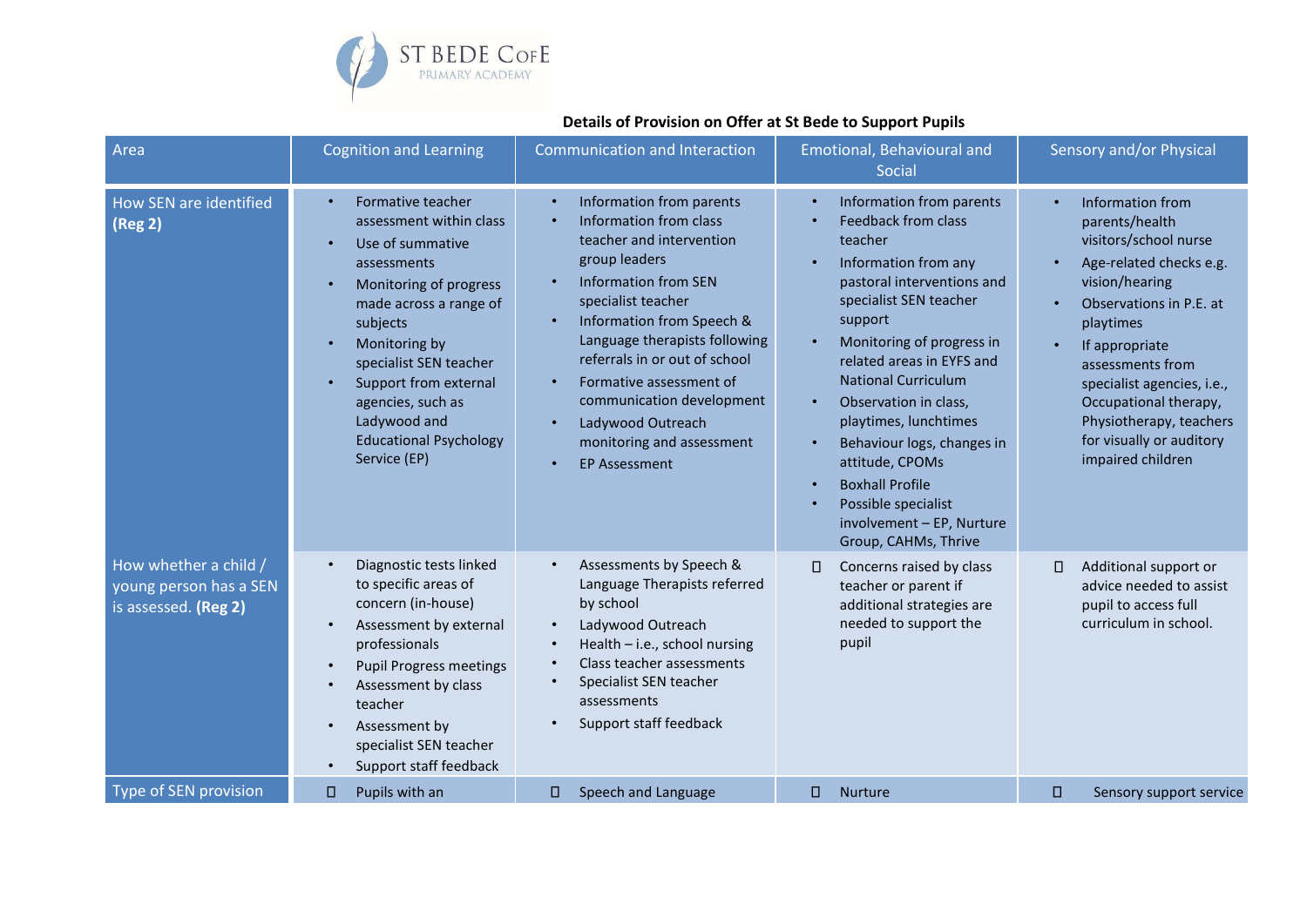

| Area                                                                                                              | <b>Cognition and Learning</b>                                                                                                                                                                                                                                                                                                                                                                                                     | <b>Communication and Interaction</b>                                                                                                                                                                                                                                                                                                                      | Emotional, Behavioural and<br>Social                                                                                                                                                                                                                                                                                                                                                     | Sensory and/or Physical                                                                                                                                                                                                                                                 |
|-------------------------------------------------------------------------------------------------------------------|-----------------------------------------------------------------------------------------------------------------------------------------------------------------------------------------------------------------------------------------------------------------------------------------------------------------------------------------------------------------------------------------------------------------------------------|-----------------------------------------------------------------------------------------------------------------------------------------------------------------------------------------------------------------------------------------------------------------------------------------------------------------------------------------------------------|------------------------------------------------------------------------------------------------------------------------------------------------------------------------------------------------------------------------------------------------------------------------------------------------------------------------------------------------------------------------------------------|-------------------------------------------------------------------------------------------------------------------------------------------------------------------------------------------------------------------------------------------------------------------------|
| made throughout the<br>school                                                                                     | Education, Health &<br>Care Plan<br>Pupils who receive SEN<br>provision but do not<br>have an EHCP<br><b>SEN teacher</b><br>Intervention groups                                                                                                                                                                                                                                                                                   | Therapy<br><b>ELKLAN</b><br><b>Talking partners</b><br>$\bullet$<br>Kagan strategies and<br>collaborative learning<br><b>Time to Talk</b><br><b>Socially Speaking</b>                                                                                                                                                                                     | <b>CAMHS</b><br>$\bullet$<br>Behaviour chart and<br>individual rewards<br>Now and next cards, visual<br>$\bullet$<br>timetables<br>1:1 sessions<br>$\bullet$<br>Pastoral support from SEN<br>teacher<br>Learning mentor<br>$\bullet$                                                                                                                                                     | 1:1 sessions<br>$\bullet$<br>Dough Gym<br><b>Occupational Therapy</b><br>Physiotherapy                                                                                                                                                                                  |
| How the curriculum and<br>or school environment<br>is adapted for pupils.<br>Wave 1<br><b>Universal Provision</b> | Differentiated curriculum<br>planning, activities, delivery and<br>outcomes<br>In-class targeted teacher<br>support<br>In-class targeted TA support<br>Increased visual aids/modelling<br>etc<br>Visual timetables<br>Use of writing frames<br>Access to ICT<br>Access to intervention groups<br>Access to homework clubs<br>Access to on-line activities<br>Individual or group reading<br>Parent workshops & Family<br>Learning | Differentiated curriculum planning,<br>activities, delivery and outcomes e.g.<br>simplified language, key words<br>Increased visual aids, modelling etc<br>Visual timetables<br>Use of symbols<br>Structured school and class routines<br><b>ELKLAN</b> strategies<br><b>Communication Friendly Spaces</b><br>Support for language development at<br>home | Whole school behaviour policy<br>Safeguarding policy<br>Whole school rules Whole<br>school rewards and<br>sanctions systems<br>Class rewards and sanctions<br>Extra-curricular clubs<br><b>Circle Time/Class Assembly</b><br><b>Clubs</b><br>PSHE focus work<br><b>SEAL activities</b><br><b>Emotion Coaching and Learning</b><br>mentor interventions/counselling<br><b>Mindfulness</b> | Flexible teaching arrangements<br>Staff aware of implications of<br>physical impairment<br>Class seating plans carefully<br>considered<br>Writing aids<br>Pencil grips<br>Brain gym<br>Support from community nurses<br>and external agencies<br>Allergy training/plans |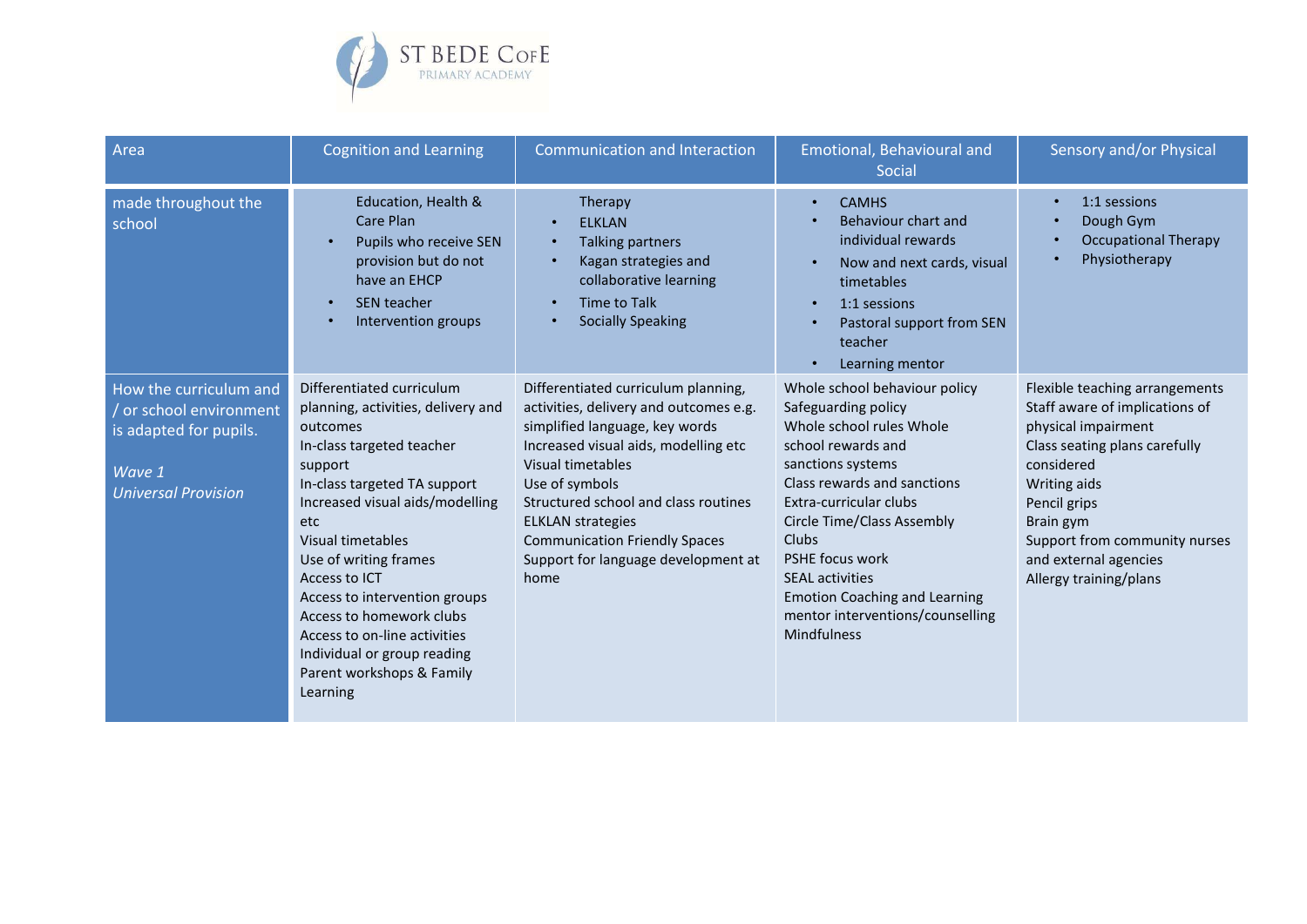

| How the curriculum and  | Skills programmes for literacy | In-class group support for speech | Pastoral groups for self-esteem,        | Additional fine motor skills    |
|-------------------------|--------------------------------|-----------------------------------|-----------------------------------------|---------------------------------|
| / or school environment | and numeracy                   | and language ICT - Packages       | social skills with SEN teacher          | practice                        |
| is adapted for pupils.  | Group teacher input            | Talk for Writing                  | support                                 | Fine/gross motor intervention   |
|                         | Group teaching assistant input | SEN teacher support - language    | Group activities e.g. social skills In- | groups                          |
|                         | Additional individual reading  | building groups, speaking and     | class support for developing            | In class support for supporting |
|                         | support                        |                                   | behaviour targets, access or safety     | access, safety                  |

| Area                                                           | <b>Cognition and Learning</b>                                                                                                                                                                                                                                                                                                                                                                                                                   | Communication and Interaction                                                                                                                                                                                                                                                        | Emotional, Behavioural and<br>Social                                                                                                                                                                                                                                                                                                                                          | Sensory and/or Physical                                                                |
|----------------------------------------------------------------|-------------------------------------------------------------------------------------------------------------------------------------------------------------------------------------------------------------------------------------------------------------------------------------------------------------------------------------------------------------------------------------------------------------------------------------------------|--------------------------------------------------------------------------------------------------------------------------------------------------------------------------------------------------------------------------------------------------------------------------------------|-------------------------------------------------------------------------------------------------------------------------------------------------------------------------------------------------------------------------------------------------------------------------------------------------------------------------------------------------------------------------------|----------------------------------------------------------------------------------------|
| Wave 2<br><b>Targeted Group</b><br><i><b>Interventions</b></i> | Additional guided reading<br>sessions<br>Gifted and talented sessions<br>Individual tutor support<br>1:1 sessions<br>Additional feedback sessions<br>Peer coaching/mentoring<br>Targeted group maths support<br>Targeted group literacy support<br>Additional phonics support One<br>Page Profiles where<br>necessary<br>Read Write Inc<br>Toe by Toe/Word Wasp<br><b>Working Memory</b><br>Dyscalculia interventions<br>Dyslexia interventions | listening groups<br>Time to Talk/Socially Speaking<br>Lego Therapy<br>Tales Toolkit<br><b>ELKLAN/Narrative Therapy and</b><br><b>WELLCOM</b><br>Bespoke Speech and Language<br>therapy packages<br>Now and Next<br>Visual cues<br>Choice basket<br>One Page Profiles where necessary | Additional group support<br>One Page Profiles where necessary<br><b>Behaviour Symbols</b><br>Early Bird<br>Early Help<br>Thrive and EP intervention<br>Tiered response<br>Star Approach to identify triggers<br>Personal rewards/incentives<br>Reporting to parents<br>Learning Mentor intervention<br>Exit passes and calm down spaces<br><b>Solihull Parenting Approach</b> | Sensory Audits and interventions<br>(Ladywood)<br>One Page Profiles where<br>necessary |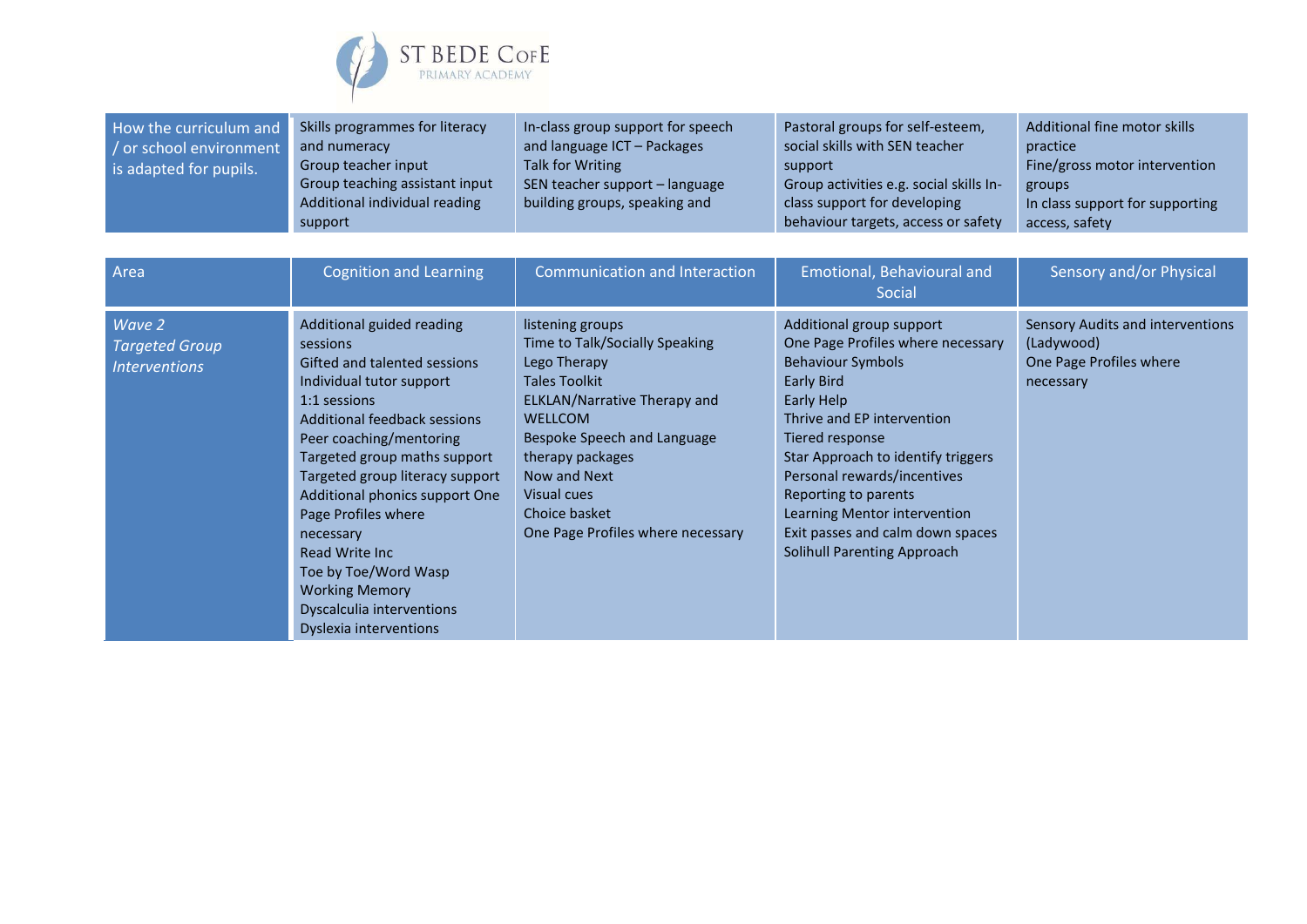

| How the curriculum and<br>/ or school environment<br>is adapted for pupils.<br>Wave 3<br>Targeted 1:1 or<br><b>Small Group</b><br><b>Interventions</b>                   | Small group or 1:1 literacy<br>and/or numeracy support<br>Daily individual reading support<br>Daily maths support<br>Individual/small group phonics<br>support<br>Tutor<br>support<br>Basic skills groups<br>Advice from external agencies | In-house Speech and Language<br>support<br>S&L support from TA<br>S&L support from teacher<br><b>EAL support from TA</b><br>EAL support from teacher<br>Advice from EP/specialist teacher<br>Targeted parent workshops | Small group or 1:1 social skills<br>Individual counselling<br>Individual mentoring or support<br>Individual reward system<br>Social skills training<br>Anger management interventions<br>Peer mentoring<br>Advice from EP/specialist teacher<br>Pastoral support plan<br>Tiered response<br>Parent behaviour support groups | Individual support in class during<br>appropriate subjects e.g. Science,<br>PE, lunchtimes etc<br><b>Occupational Therapy</b><br>programmes<br><b>Access to iPads</b><br>Use of appropriate resources e.g.<br>hearing aids/lamps<br>Advice from EP/specialist teacher<br>Sensory Audits and interventions<br>(Ladywood) |
|--------------------------------------------------------------------------------------------------------------------------------------------------------------------------|--------------------------------------------------------------------------------------------------------------------------------------------------------------------------------------------------------------------------------------------|------------------------------------------------------------------------------------------------------------------------------------------------------------------------------------------------------------------------|-----------------------------------------------------------------------------------------------------------------------------------------------------------------------------------------------------------------------------------------------------------------------------------------------------------------------------|-------------------------------------------------------------------------------------------------------------------------------------------------------------------------------------------------------------------------------------------------------------------------------------------------------------------------|
| Area                                                                                                                                                                     | <b>Cognition and Learning</b>                                                                                                                                                                                                              | <b>Communication and Interaction</b>                                                                                                                                                                                   | Emotional, Behavioural and<br>Social                                                                                                                                                                                                                                                                                        | Sensory and/or Physical                                                                                                                                                                                                                                                                                                 |
| How the effectiveness<br>of the provision is<br>evaluated. (Reg 3a)                                                                                                      | Progress tracked each half term<br>in core subjects<br><b>Pupil Progress</b><br><b>Provision Mapping</b><br>Lesson observation, SENCO<br>monitoring                                                                                        | Speech and Language assessments<br>completed<br>Speech and Language Therapy<br>reports, monitoring visits if<br>appropriate                                                                                            | IEPs reviewed and updated<br>regularly                                                                                                                                                                                                                                                                                      | Regular visits from external<br>agencies to monitor progress.                                                                                                                                                                                                                                                           |
| How the school ensure<br>the inclusion of pupils<br>with SEN in activities<br>outside of the classroom<br>(including school trips<br>and after school clubs)<br>(Reg 3f) | All children have access to and<br>participate in an inclusive and<br>enriching curriculum with lots of<br>opportunities to develop their<br>social, emotional and cultural<br>well being and development.                                 |                                                                                                                                                                                                                        | Transition<br>Pre teaching<br>Any additional needs or<br>considerations included in risk<br>assessments<br>Additional staffing ratios where<br>needed<br>Individual behaviour<br>strategies/plans as appropriate                                                                                                            | Any additional needs or<br>considerations included in risk<br>assessments<br>Additional staffing ratios where<br>needed                                                                                                                                                                                                 |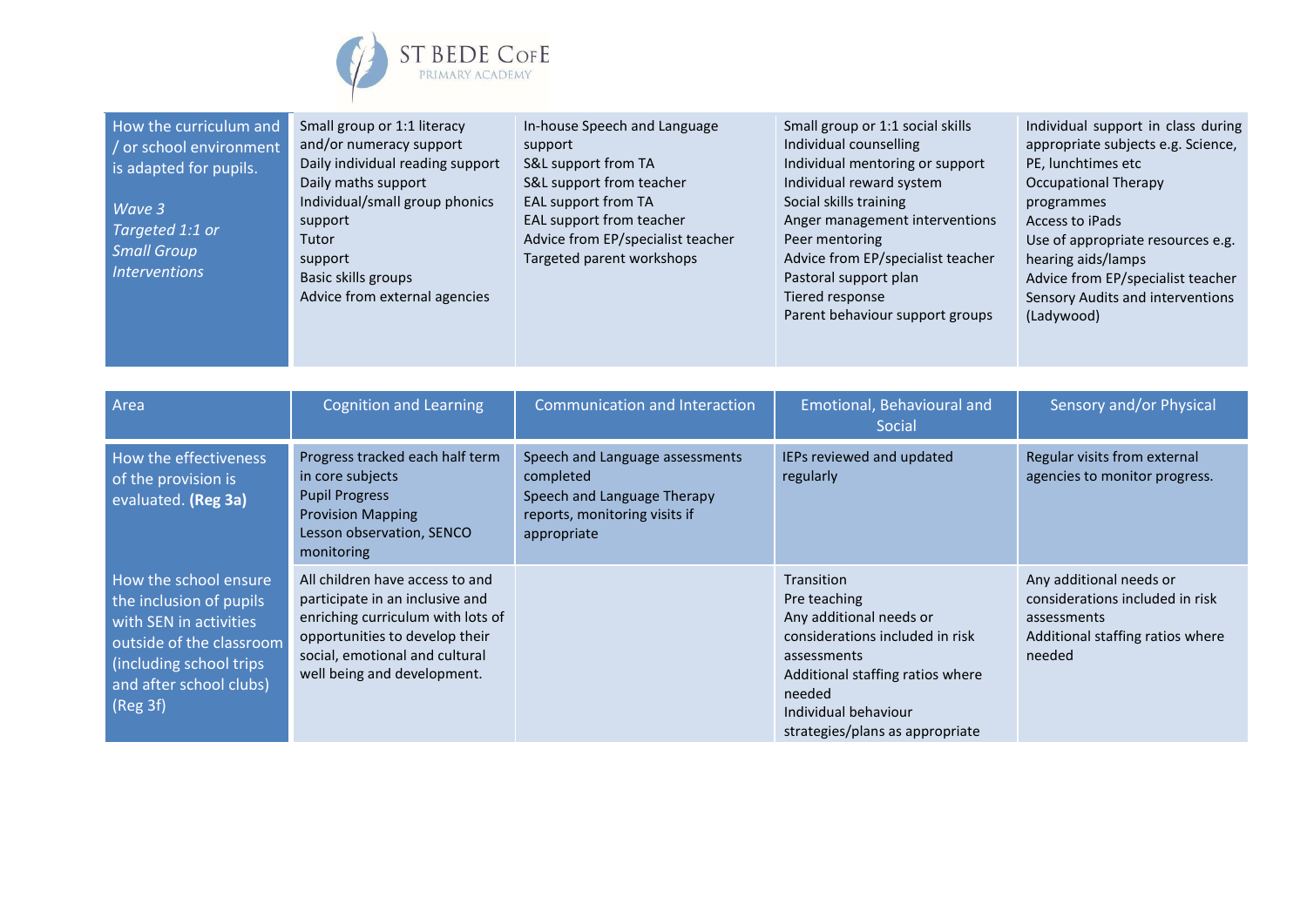

| What specialist skills/<br>expertise do school staff<br>have? (Reg 5)                                        | Specialist SEN teacher,<br>speicialised in SPLD                                                                                         | Staff Trained in ELKLAN strategies ECAT<br>school                                                                                                                                   | Specialist SEN teacher<br>Learning mentor                                                                                                                                                                     |                                                                                                                                                                                                |
|--------------------------------------------------------------------------------------------------------------|-----------------------------------------------------------------------------------------------------------------------------------------|-------------------------------------------------------------------------------------------------------------------------------------------------------------------------------------|---------------------------------------------------------------------------------------------------------------------------------------------------------------------------------------------------------------|------------------------------------------------------------------------------------------------------------------------------------------------------------------------------------------------|
| What training are the<br>staff teaching and<br>supporting pupils with<br>SEN having/recently<br>had? (Reg 5) | <b>Educational Psychologist</b><br>discussions with class teachers<br>to support and implement<br>strategies.<br>Ladywood SPLD support. | EYFS staff trained in ELKLAN strategies<br>and WELLCOM<br>Teaching assistants trained by S&L<br>therapists to deliver specific<br>programmes<br>Staff training by Ladywood Outreach | Internal training within staff<br>meetings and unit meetings<br>Whole school behaviour<br>management training<br>Emotion coaching training - TAs<br>Thrive to address other training<br>needs<br>MAPA for SMT | Teachers<br>given<br>advice and<br>recommendations from Sensory<br>Support Services to work with<br>children<br>Ladywood courses on sensory<br>processing difficulties<br>OT and Physio advice |
|                                                                                                              | SENCo is in the process of achieving the National SENCO Award.                                                                          |                                                                                                                                                                                     |                                                                                                                                                                                                               |                                                                                                                                                                                                |

| Area                                                                                                                                                                                                                                 | <b>Cognition and Learning</b>                                   | Communication and Interaction                                                                                                                                                                                                                                                                             | Emotional, Behavioural and<br>Social                                                                                                                 | Sensory and/or Physical                                                                                                                                              |
|--------------------------------------------------------------------------------------------------------------------------------------------------------------------------------------------------------------------------------------|-----------------------------------------------------------------|-----------------------------------------------------------------------------------------------------------------------------------------------------------------------------------------------------------------------------------------------------------------------------------------------------------|------------------------------------------------------------------------------------------------------------------------------------------------------|----------------------------------------------------------------------------------------------------------------------------------------------------------------------|
| What external specialist<br>services are accessed by<br>school to meet the<br>needs of pupils and<br>support their families (to<br>include education,<br>health, social care and<br>community/voluntary<br>sector services) (Reg 10) | Educational<br>Psychologist<br>assessments Ladywood<br>Outreach | Speech and Language therapists<br>Ladywood                                                                                                                                                                                                                                                                | <b>Nurture</b><br><b>Healthy Schools Team</b><br><b>School Nurse</b><br><b>CAMHS</b><br><b>Family Worker</b><br><b>Health Visitor</b><br>Social Care | Occupational Therapists<br>Physiotherapists<br><b>Visual Impaired Services</b><br><b>Hearing Impaired Services</b><br><b>School Nurse</b><br><b>Community Nurses</b> |
| How equipment and<br>facilities to support<br>pupils is secured. (Reg<br>6)                                                                                                                                                          | prioritised based on addressing the needs of individual pupils. | Where possible, items are secured using the school budget and/or monies allocated for SEN based on prior attainment. For larger items the need is<br>identified in annual reviews and priorities are identified to best support each pupil. For larger scale items, costs will be considered and spending |                                                                                                                                                      |                                                                                                                                                                      |